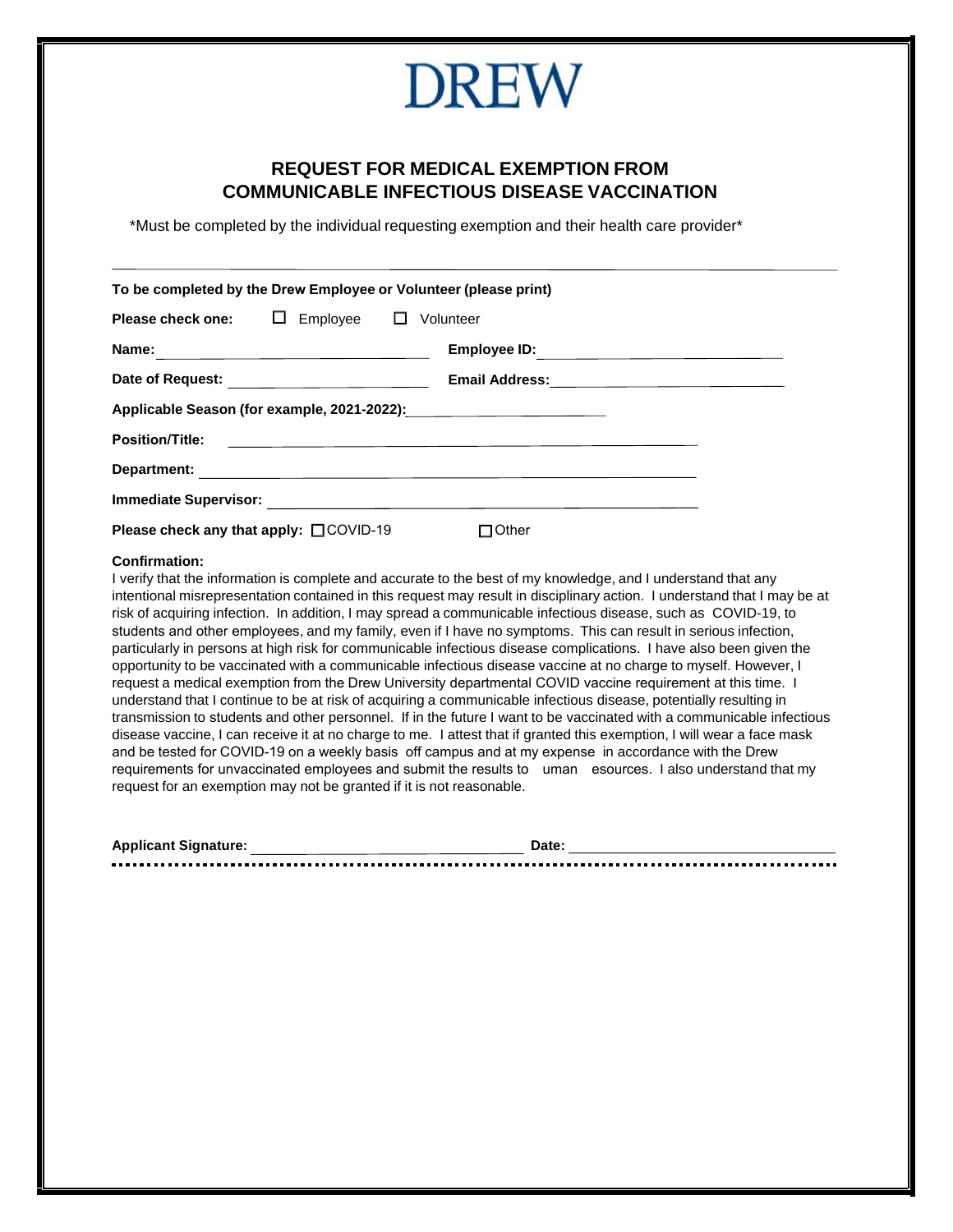# **DREW**

To be completed by the health care provider of the Drew Employee or Volunteer:

Dear Health Care Provider,

We are committed to protecting our community from exposure to communicable infectious diseases on our campus and therefore adopt the Centers for Disease Control and Prevention (CDC) recommendations.

The above-named individual is requesting an exemption from this vaccination requirement. A medical exemption from a communicable infectious disease vaccination is allowed for disabilities which prevent the person from receiving a vaccination.

Please complete the form below and verify whether your patient has at least one of the contraindications for a medical exemption.

Thank you.

**The above individual should not be immunized for the following communicable infectious diseases (Please check all that apply):**

**COVID-19**  $\Box$ 

**The above individual should not be immunized for communicable infectious diseases for the following reason (Please check all that apply):**

- **A severe allergy to (Please indicate communicable infectious disease) \_\_\_\_\_\_\_\_\_\_\_\_\_\_\_ vaccine or**   $\Box$ **components of the vaccine. Required: What is the severe allergy? Please provide detail and attach additional page if more space is needed.**
- $\Box$ **Other – please provide a separate narrative that describes the reason for exemption in detail. These requests will be reviewed on a case-by-case basis.**

| I certify that                                                                                   | has the above contraindication and therefore |
|--------------------------------------------------------------------------------------------------|----------------------------------------------|
| request a medical exemption from the communicable infectious disease vaccine(s) indicated above. |                                              |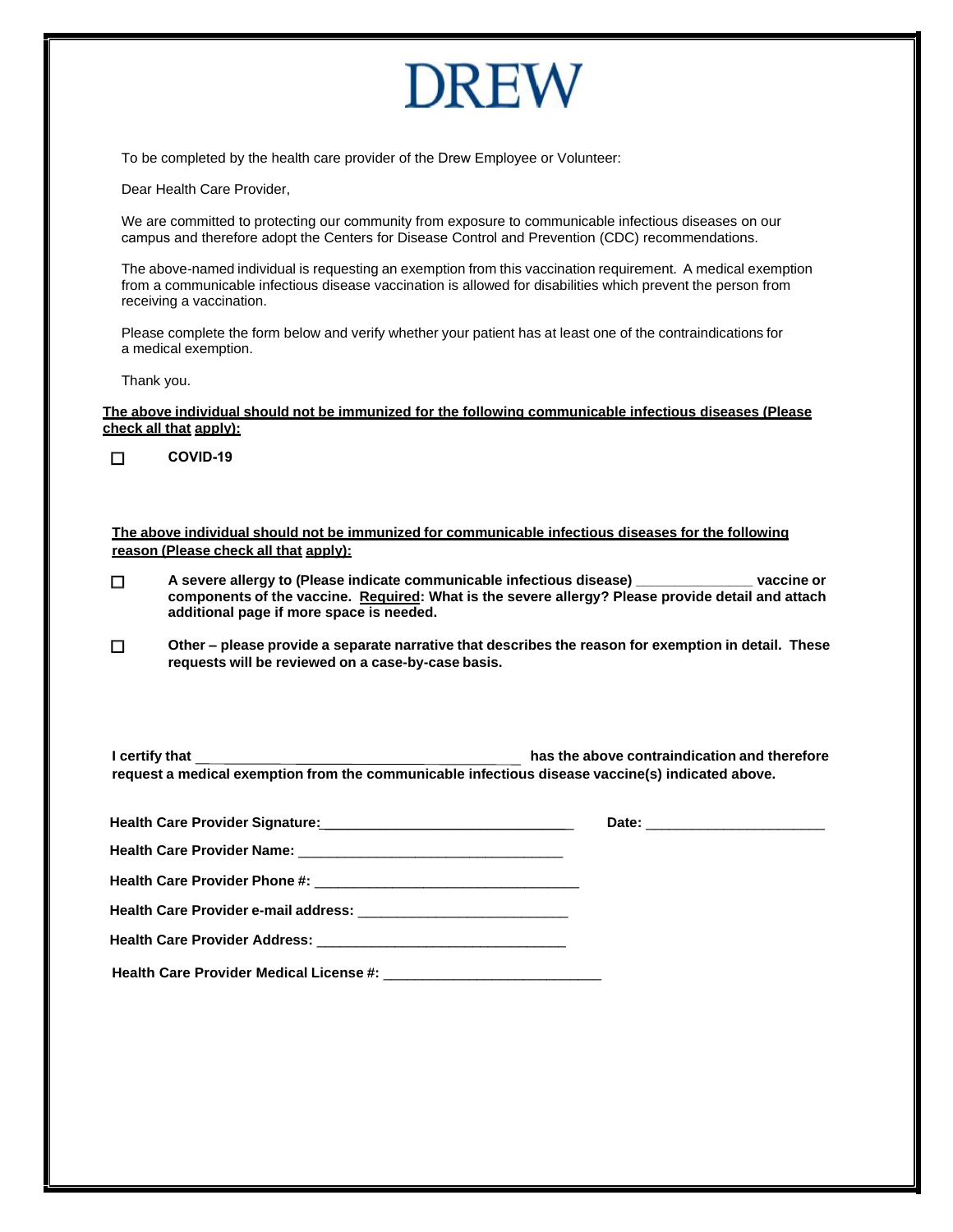

**To Drew Employee or Volunteer: Scan and email this form to [hraccommodations@drew.edu](mailto:FluMedicalExemption@rbhs.rutgers.edu) for COVID-19 vaccine exemption or as otherwise identified in writing by Drew. Incomplete forms will NOT be accepted. For those who do not have the ability to email and/or scan, please mail a copy to:**

**The Office of Human Resources Drew University 36 Madison Ave Madison, NJ 07940** 

*DESIGNATED OFFICE USE ONLY:*

Medical Exemption Approved on\_\_\_\_\_\_\_\_\_\_\_\_\_\_\_\_ Approving Signature: \_\_\_\_\_\_\_\_\_\_\_\_\_\_\_\_\_\_\_\_\_\_\_\_\_\_\_\_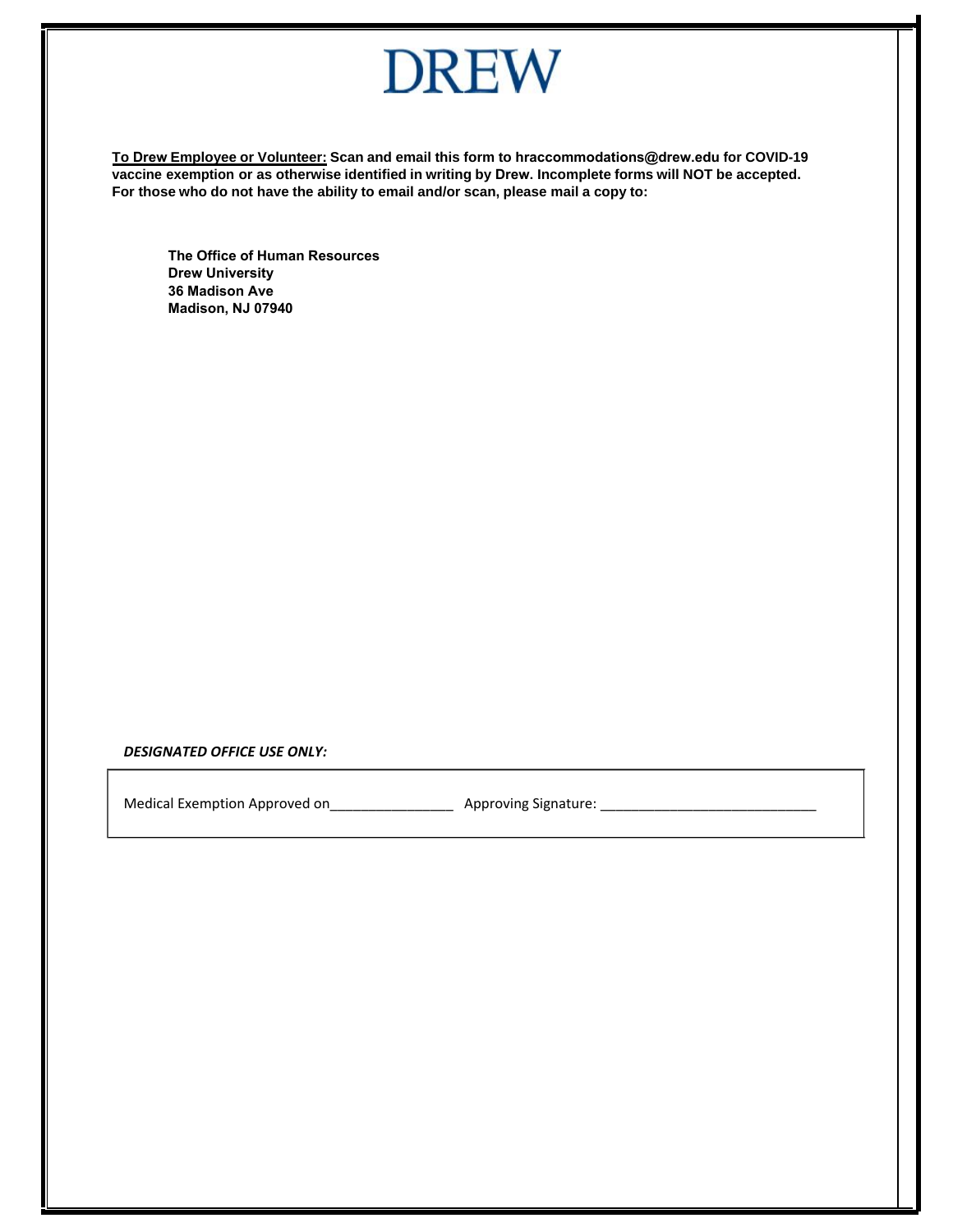# DREW

## **REQUEST FOR RELIGIOUS EXEMPTION FROM COMMUNICABLE INFECTIOUS DISEASE VACCINATION**

\*Must be completed by the individual requesting exemption\*

Drew University is committed to protecting our personnel and studentss from exposure to communicable infectious diseases at our school/institutes and therefore adopts the Centers for Disease Control and Prevention (CDC) recommendations.

- ❖ I understand that I may be at risk of acquiring a communicable infectious disease. In addition, I may spread a communicable infectious disease to students other employees, and my family, even if I have no symptoms. This can result in serious infection, particularly in persons at high risk for communicable infectious diseases complications.
- ❖ I have also been given the opportunity to be vaccinated with a communicable infectious disease vaccine, at no charge to myself. However, I request a religious exemption from the Drew University departmental COVID vaccine requirement at this time. I understand that by declining this vaccine, I continue to be at risk of acquiring a communicable infectious disease, potentially resulting in the transmission to students and other personnel. If in the future I want to be vaccinated with a communicable infectious disease vaccine, I can receive the vaccine at no charge to me.
- I attest that if granted this exemption, I will wear a face mask in accordance with the Drew niversity requirements for unvaccinated employees and be tested for COVID-19 on a weekly basis off campus and at my expense and submit the results to uman esources.

#### **Part 1: TO BE COMPLETED BY DREW EMPLOYEE OR VOLUNTEER**

| Please check one:<br>Employee    |  | Volunteer |  |                     |                       |       |  |  |
|----------------------------------|--|-----------|--|---------------------|-----------------------|-------|--|--|
| Name:                            |  |           |  | <b>Employee ID:</b> |                       |       |  |  |
| Date of Request:                 |  |           |  |                     | <b>Email Address:</b> |       |  |  |
| School:                          |  |           |  |                     |                       |       |  |  |
| <b>Position/Title:</b>           |  |           |  |                     |                       |       |  |  |
| <b>Immediate Supervisor:</b>     |  |           |  |                     |                       |       |  |  |
| Please check any that may apply: |  |           |  |                     | COVID-19              | Other |  |  |

### **Part 2: REQUIRED DOCUMENTATION**

In order for us to process your request, please provide a description, in your own words, of the specific ways in which a communicable infectious disease vaccination conflicts with your religious beliefs. If there is other information supporting your exemption application, which you would like the University to consider, please submit that information with your description.

#### **Part 3: VERIFICATION AND ACCURACY**

I verify that the above information is complete and accurate to the best of my knowledge, and I understand that any intentional misrepresentation contained in this request may result in disciplinary action. I understand that I may be contacted, and I authorize my religious leader (if identified) to be contacted to provide further clarification. I also understand that my request for an exemption may not be granted if it is not reasonable.

**I have attached the required documentation as outlined in Part 2 of this form.**

Signature: Date: Date:

**Print Name: \_\_\_\_\_\_\_\_\_\_\_\_\_\_\_\_\_\_\_\_\_\_\_\_\_\_\_\_**